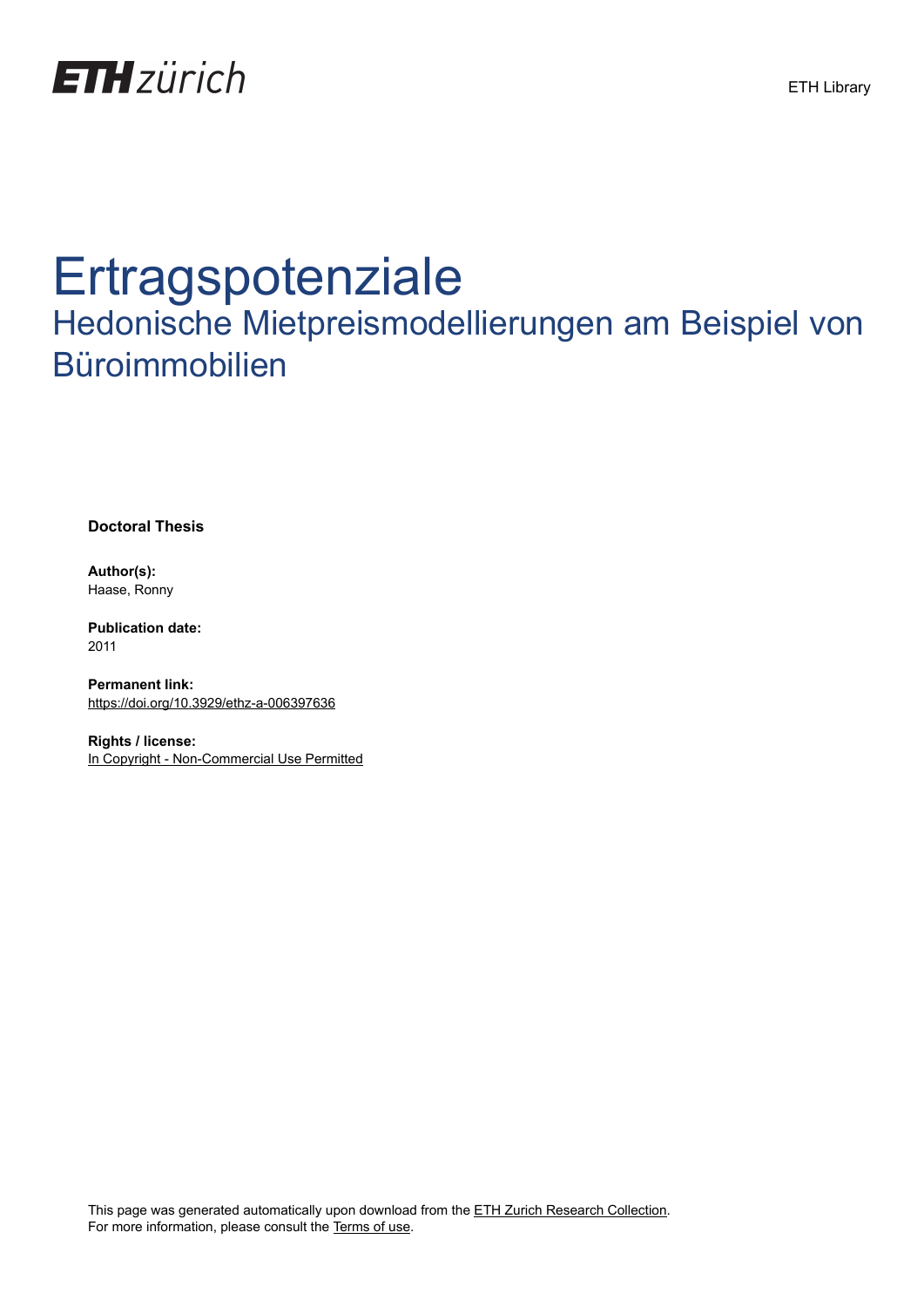DISS. ETH Nr. 19485

### Ertragspotenziale – Hedonische Mietpreismodellierungen am Beispiel von Büroimmobilien

A B H A N D L U N G zur Erlangung des Titels

DOKTOR DER WISSENSCHAFTEN

der

#### ETH ZÜRICH

vorgelegt von

#### RONNY HAASE

Dipl.-Ing., Brandenburgische Technische Universität Cottbus/Deutschland

geboren am 10. Oktober 1974 von Deutschland

Angenommen auf Antrag von

Prof. Dr. Kay W. Axhausen IVT | ETH Zürich Prof. Dr. Susanne Kytzia | HSR Prof. Dr. Philippe Thalmann REME | EPFL

2011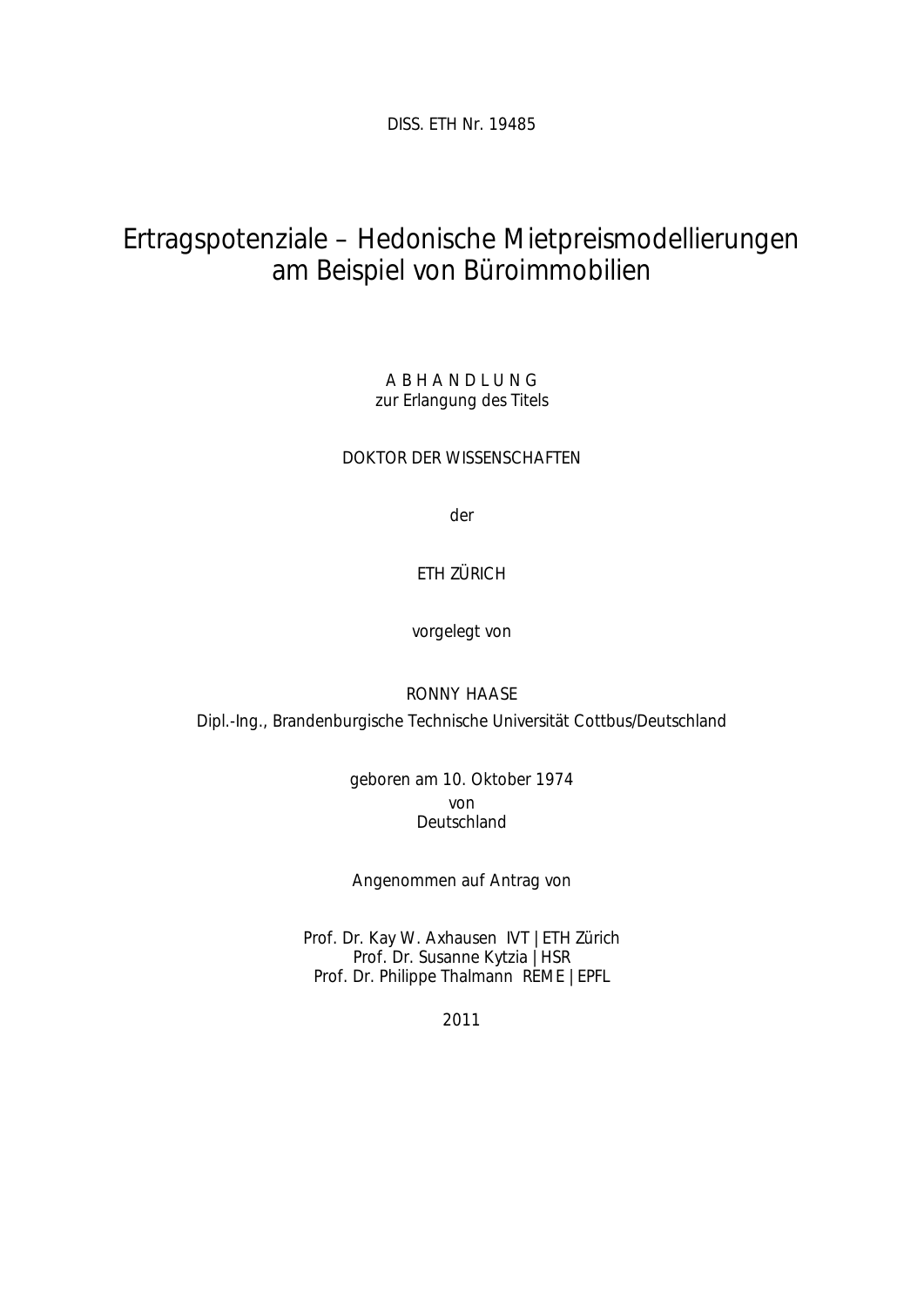#### **ZUSAMMENFASSUNG**

Bei Immobilien, die als Finanzinvestitionen gehalten werden, zählt das Ertragspotenzial (erzielbare Marktmiete) zu den wichtigsten Kennzahlen des Immobilienmanagements. Hinsichtlich eines langfristigen optimalen Einsatzes der Ressource Immobilie sind Kenntnisse der Ursache-Wirkungs-Beziehungen zwischen den Mieterträgen und den mietertragsbeeinflussenden Variablen eine unabdingbare Voraussetzung. Einen Erklärungsbeitrag dazu können hedonische Modelle leisten, wie bereits in vorrangig angelsächsischen Studien nachgewiesen werden konnte. In der Schweiz sind keine hedonischen Modelle für Büroimmobilien bekannt, obwohl beispielsweise hedonische Modelle zur Bewertung von Wohneigentum dagegen fest etabliert sind.

Diese Arbeit stellte Büroimmobilien und die Erklärung der erzielbaren Mieterträge ins Zentrum. Mit der Konstruktion von verschiedenen statistischen Regressions- und Mehrebenenmodellen werden mietertragsbestimmende Variablen identifiziert und erstmalig anhand eines Datensatzes für den Kanton Zürich empirisch überprüft. Hintergrund ist die hedonische Hypothese, dass die gezahlte Miete der Büroflächennachfrager die Zahlungsbereitschaft für die einzelnen Immobilienqualitäten widerspiegelt und Mietertragsunterschiede sich durch unterschiedliche Zahlungsbereitschaften für ungleiche Standort-, Gebäude- und Mietvertragsqualitäten begründen lassen. Ein weiterer Schwerpunkt der Arbeit liegt bei der Beantwortung der Fragstellung, wie sich die Mieterträge respektive die Zahlungsbereitschaften der Mieter einerseits in Abhängigkeit zum räumlichen Kontext und andererseits in Abhängigkeit zur gesamtwirtschaftlichen Lage (Immobilienzyklus) verändern.

Als Ergebnis der Arbeit kann festgehalten werden, dass die zum Einsatz gekommenen hedonischen Regression- und Mehrebenmodelle geeignete Instrumente darstellen, um Ertragspotenziale für Büroimmobilien zu identifizieren. Es zeigte sich, dass die Variablen der Standortqualität den relativ stärksten Einfluss auf den Mietertrag haben. Allein die Makrolage kann bis zu 60 Prozent der Variationen der Mieterträge erklären. Auch die Gebäudequalität übt vor allem mit dem Baujahr und dem Zustand des Objektes einen signifikanten Einfluss auf den Mietertrag aus. Bei den Variablen der Mietervertragsqualität sind vornehmlich der Vertragstyp und das Vertragsjahr mietertragsbestimmend. Schlussendlich konnte anhand der hierarchisch strukturierten Mehrebenenmodelle nachgewiesen werden, dass der räumliche und zeitliche Kontext die Zahlungsbereitschaft der Büromieter beeinflusst. Aufgrund unterschiedlicher konjunktureller Rahmenbedingungen unterliegt die Büroflächennachfrage zyklischen Schwankungen, die sich auf das allgemein realisierbare Mietertragsniveau auswirken. Die Analyse im räumlichen Kontext zeigte, dass die Variation der Zahlungsbereitschaft in Teilmärkten nicht nur unterschiedliche stark sondern sogar gegenläufig ausgeprägt sein kann. Büromieter verhalten sich in abgrenzbaren Teilmärkten homogener als gegenüber dem Gesamtmarkt.